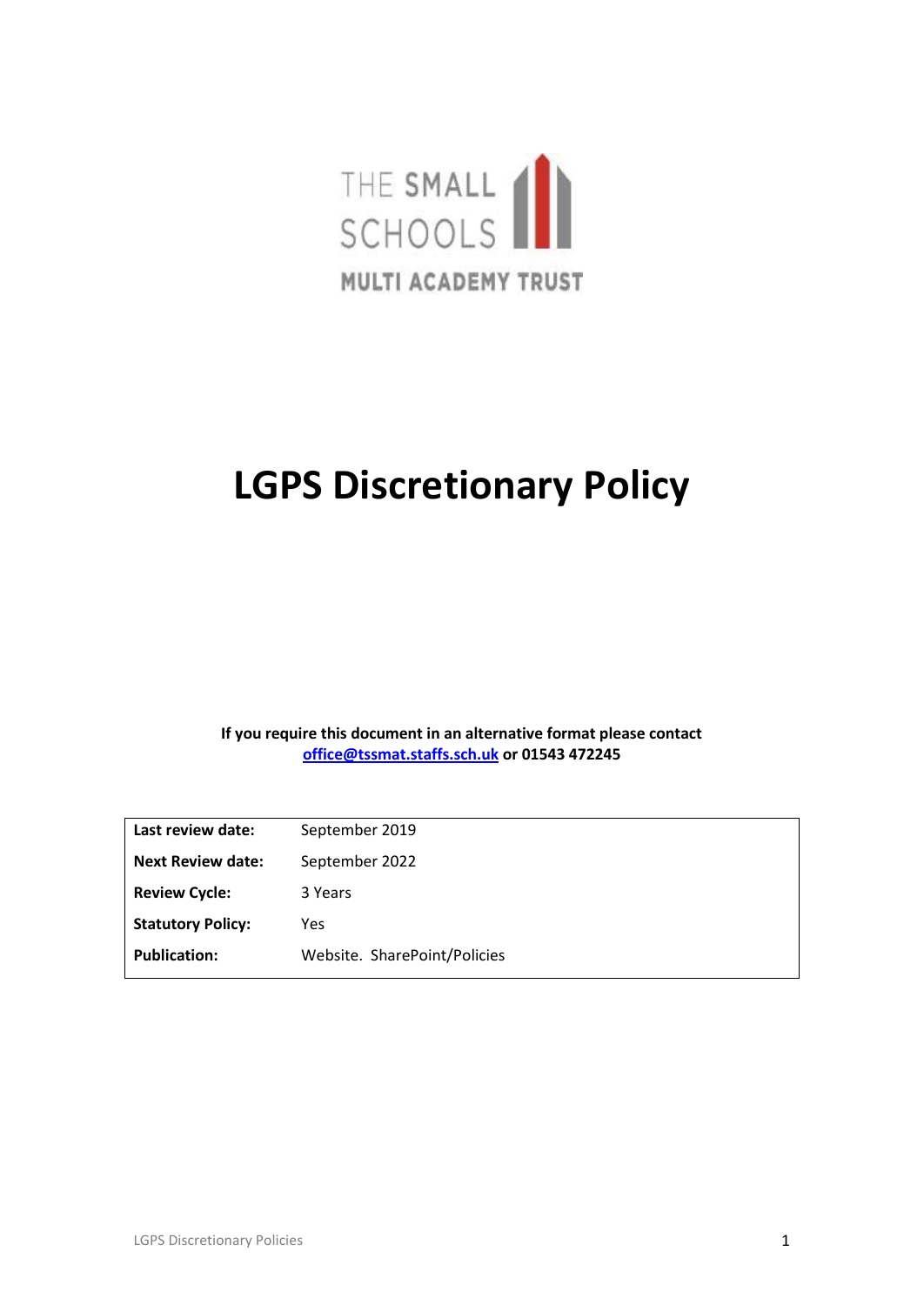#### **The Small Schools Multi Academy Trust LGPS Mandatory Discretionary Policies**

This document outlines The Small Schools Multi Academy Trust's ("The Trust") policy on the employer discretions specified in the Local Government Pension Scheme Regulations 2013, which came into effect on 1 April 2014.

#### **1. Introduction**

The Local Government Pension Scheme (LGPS) in England and Wales was amend from 1 April 2014 so that benefits accruing for service after 31 March 2014 will accrue on a Career Average Revalued Earnings (CARE) basis, rather than on a final salary basis. The provisions of the CARE scheme, together with the protections for members accrued pre 1 April 2014 final salary rights, are contained in the Local Government Pension Scheme Regulations 2013 and the Local Government Pension Scheme (Transitional Provisions, Savings and Amendment) Regulations 2014.

As a result of the changes, scheme employers participating in the LGPS in England or Wales will have to formulate, publish and keep under review a statement of policy on certain discretions which they have the power to exercise in relation to members of the CARE scheme.

Scheme employers are also required to (or where there is no requirement, are recommended to) formulate, publish and keep under review a statement of policy on certain other discretions they may exercise in relation to members of the LGPS.

#### **2. Background Regulations**

LocalGovernment Pension Scheme Regulations 2013 (LGPS 2013) Local Government Pension Scheme (Transitional Provisions, savings and Amendment) Regulations 2014 (TP 2014)

#### **3. Areas of Discretion**

There are 5 areas of discretion where a Scheme Employer must publish a policy by 30 June 2014 under Regulation 60 of LGPS 2013 and TP 2014.

Regulation 16 LGPS 2013 (funding of additional pension) Regulation 30(6) LGPS 2013 (Flexible Retirement) Regulation 30(8) LGPS 2013 (waiving of actuarial reduction included with Regulation 30(6) Regulation 31 LGPS 2013 (award of additional pension) Schedule 2 TP 2014 (application of Rule of 85)

In addition, this document details the Trust's policy for the allocation of LGPS employee contribution bands and the Scheme of Delegation for decision making powers.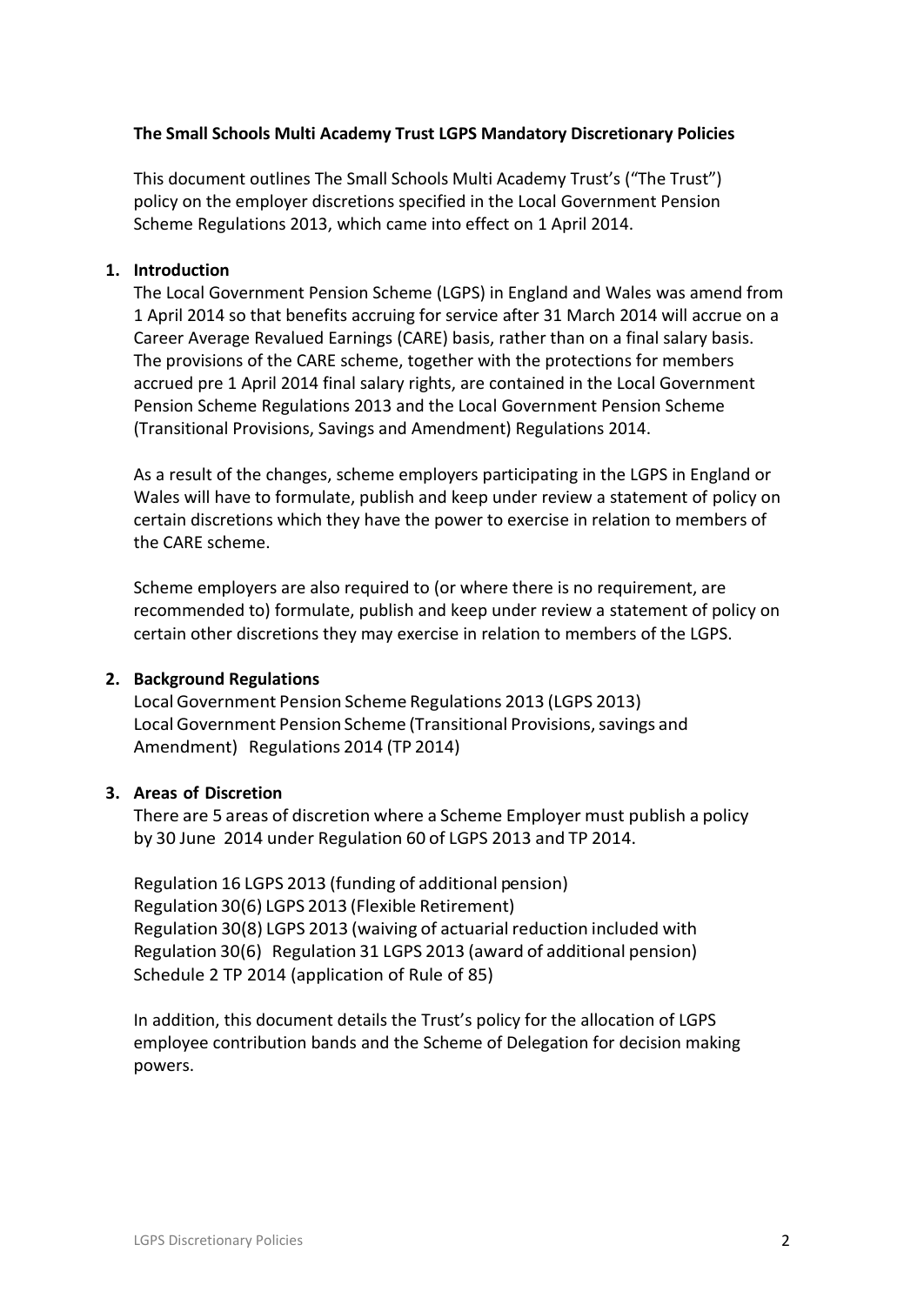## **4. Consultation**

The Trust is not required to consult with recognised trade unions when The Trust intends to adopt new, or change existing, discretionary policies. However, it is considered appropriate to give advance notification to recognised trade unions that a report is to be considered by The Trust.

#### **5. Effective date of policies**

The policies on discretions to be exercised under the LGPS Regulations 2013 take immediate effect from the date The Trust agrees the policies. Any change to the policies on existing discretions to be exercised under the LGPS Regulations in respect of former employees who were members of the scheme and who left pre 1 April 2014 take immediate effect from the date The Trust agrees the policies.

#### **6. Non-fettering of discretions**

The recommendations contained within this report, if approved, will form The Trust policies on pension and compensation discretions. It should be noted that:

- the policies will confer no contractual rights;
- subject to paragraph 4, The Trust will retain the right to change the policies at any time without prior notice or if, it is considered appropriate to give advance notification to recognised trade unions of the changes, and;
- only the policy which is current at the time a relevant event occurs to an employee / scheme member will be the one applied to that employee / member.

#### **Signed**:

On behalf of The Trust

#### **Date:**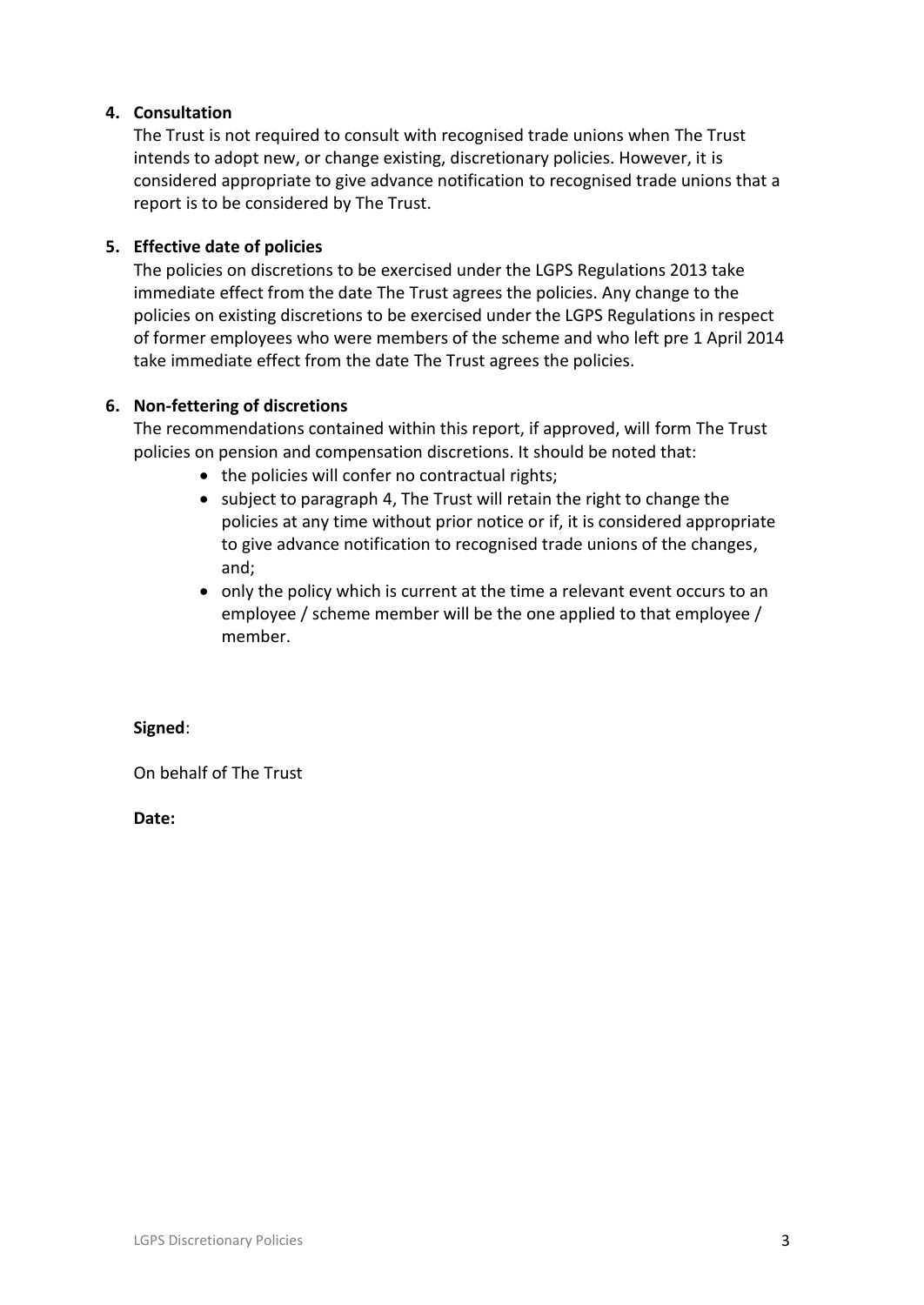#### **Regulation 16 LGPS 2013: Funding of Additional Pension**

Whether, where an active scheme member wishes to purchase extra annual pension of up to the maximum allowed by the scheme rules by making Additional Pension Contributions (APCs), The Trust will voluntarily contribute towards the cost of purchasing that extra pension via a Shared Cost Additional Pension Contribution (SCAPC).

The Trust will only voluntarily contribute towards the cost of purchasing extra pension via a Shared Cost Additional Pension Contribution (SCAPC) where:

- an active scheme member returns from a period of authorised leave of absence, and
- the member does not, within 30 days of returning from the leave of absence, make an election to buy-back the amount of pension 'lost' during that period of leave of absence, and
- the member subsequently makes an election to do so whilst an active member and it can be demonstrated that the reason for the member missing the original 30 day deadline was because the member had not been made aware of that deadline, and
- the election is made no more than 3 months after the member returns from the period of leave of absence or such longer period as The Trust may deem reasonable in any individual case.

A decision on whether the member meets the above criteria (and on whether the 3 month period referred to should be extended in any individual case) will be taken by the CEO and, where it is agreed that the conditions are met, The Trust will be required to contribute 2/3rds of the cost of buying back the 'lost' pension via a SCAPC.

#### **Regulation 16 (2)(e ) and 16(4)(d). Additional pension contributions**

Additional pension contributions will not normally be funded in whole or in part by The Trust. Any such payments would only be granted in exceptional cases as determined by the senior management of the Trust at the time of application.

#### **Regulation 30(6) LGPS 2013: Flexible Retirement**

That The Trust as employing authority will consider an application received in writing from a Scheme member to elect for flexible retirement under Regulation 30(6). Each case will be considered by the The Trust on its merits and will be subject to the approval of the relevant Manager under the The Trust's Scheme of delegation, and in giving that approval they are satisfied that: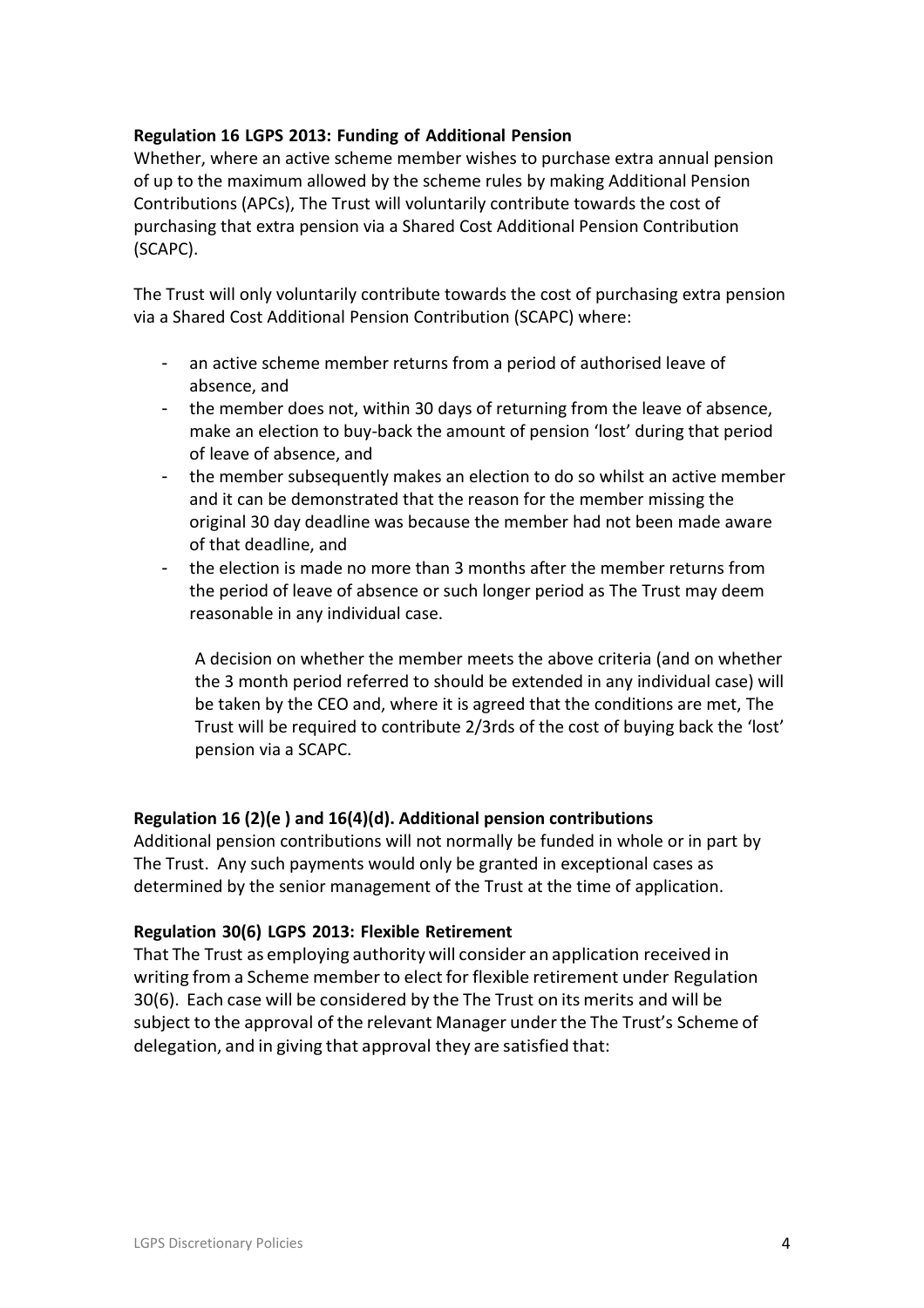- There are no pension costs to The Trust arising form the employee's flexible retirement.
- There is an operational, business or financial case for permitting flexible retirement which will not result in any detriment to the level of service.
- A reduction to the total costs of employing the person of at least 40%.
- Any agreed change to the employee's contract under this policy will be a permanent change to their contractual terms and conditions.
- Where a request for release of retirement benefits under this provision has been refused, no further application under the provision may be considered until the following financial year.

#### **Regulation30(8) LGPS 2013: Waiving of actuarial reduction**

The Trust will not normally waive in whole or in part any reduction applied to individuals drawing their pension benefits before their normal retirement age under regulations 30(5) or 30(6). Any such payments would only be granted in exceptional cases following consideration of the merits of the financial and/or operational business case put forward and will require the approval of the CEO.

## **Regulation 31 LGPS 2013: Power of the employing authority to award additional pension to active members**

The Trust will not make use of the discretion to grant extra annual pension of up to the maximum allowed by the scheme rules to an active scheme member or, within 6 months of leaving, to a member who is dismissed by reason of redundancy or business efficiency or whose employment is terminated by mutual consent on the grounds of business efficiency except in exceptional circumstances where The Trust considers it is in its financial or operational interests to do so. Each case will be considered on the merits of the financial and / or operational business case put forward.

### **Regulation 30 LGPS 2013: Early retirement after age 55 before Normal Pension Age (NPA) where employment ceases on or after 1 April 2014 under:** *Regulation 30(8) – Waiving of actuarial reduction*

The Trust will not normally waive in whole or in part any reduction applied to individuals drawing their pension benefits before their normal retirement age under schedule 2 2(1). Any such payments would only be granted in exceptional cases following consideration of the merits of the financial and/or operational business case put forward and will require the approval of the CEO.

#### *Rule of 85 protections*

Whether, as the 85 year rule does not automatically apply to members who would otherwise be subject to it and who choose to voluntarily draw their benefits on or after age 55 and before age 60, to apply the 85 year rule to such voluntary retirements.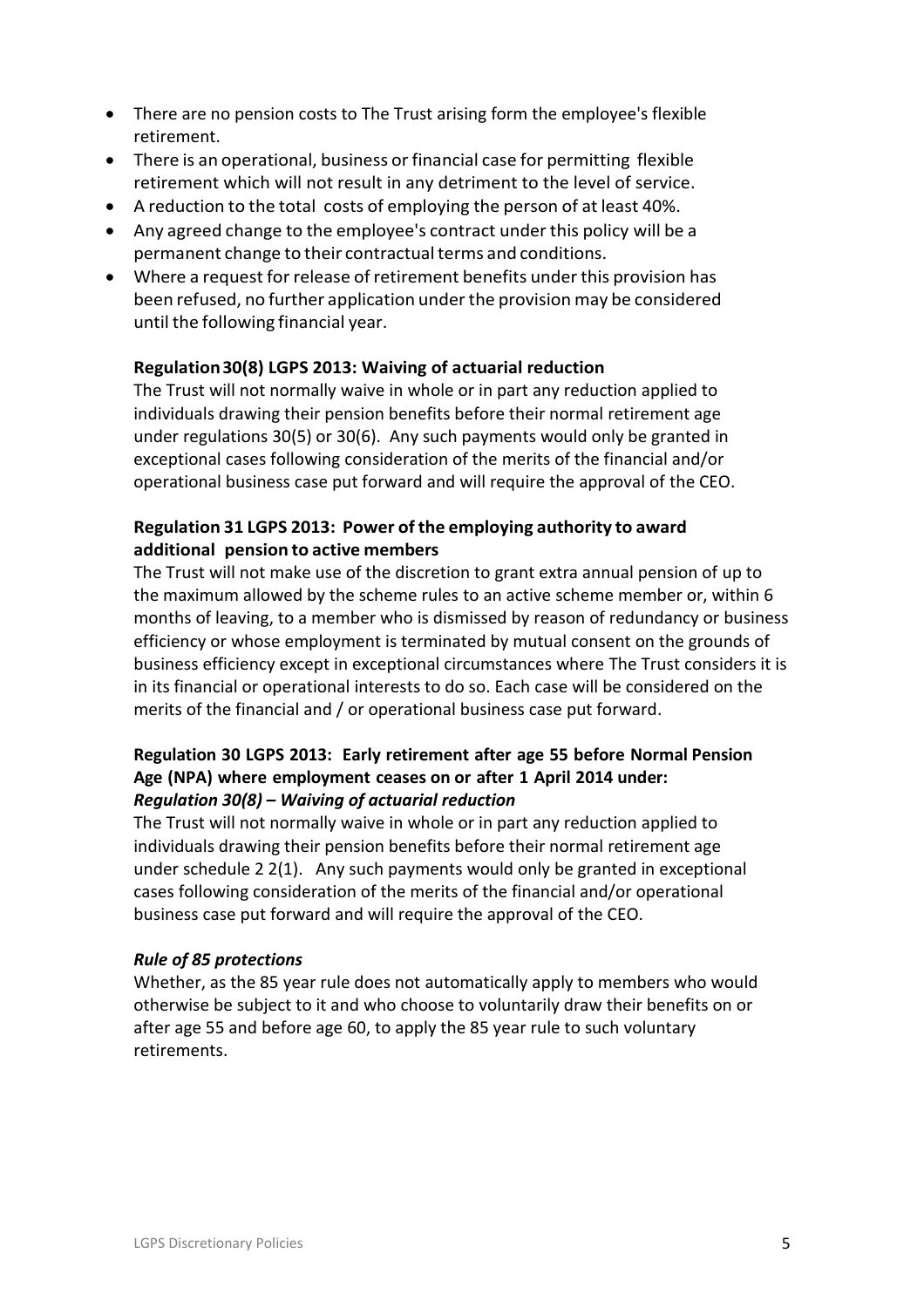The Trust will not agree to apply the 85 year rule where members choose to voluntarily draw their benefits on or after age 55 and before age 60 except in circumstances where The Trust considers it is in its financial or operational interests to do so. Each case will be considered on the merits of the financial and / or operational business case put forward, and will require the approval of **[enter appropriate details]**

#### **The Trust policy for the allocation of LGPS employee contribution bands**

Members of the Local Government Pension Scheme (LGPS) will be assigned to the relevant contribution band for the year based upon actual pay as at 1 April each year and The Trust will not make any changes during the year, except in the following circumstances:

- (i) pay is permanently reduced, such that it would cause a move to a lower band
- (ii) pay is permanently increased, such that it would cause a move to a higher band
- (iii) a contractual additional payment is applied that would cause a move to a higher band

In all other circumstances assessment will be made on the actual pay at the end of March each year.